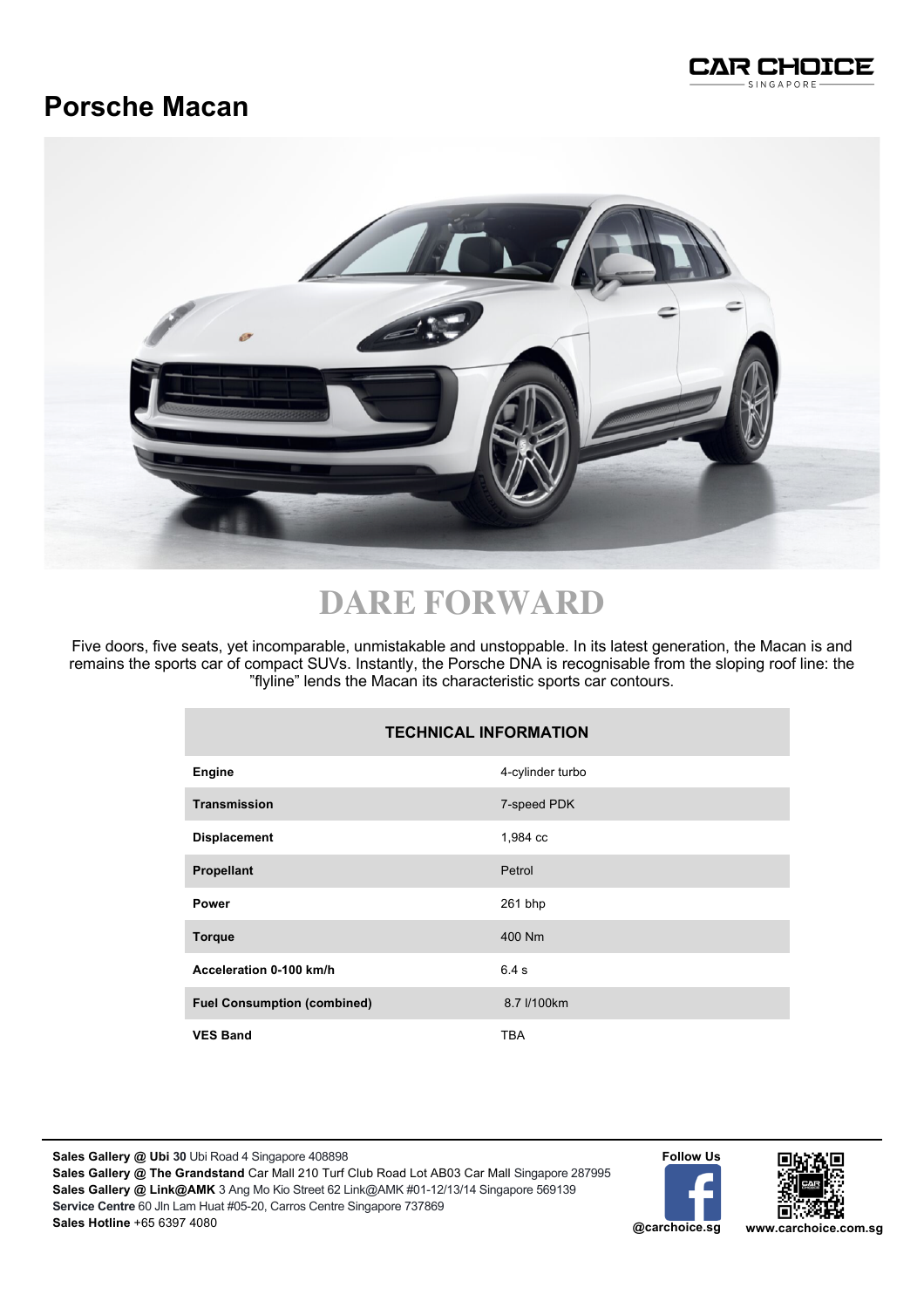#### **Standard Equipment**

#### **Exterior**

- Fully galvanised, unibody
- Four doors with integrated sideimpact protection
- Front with integrated cooling air intakes
- Bumpers comprising high-strength cross members and two deformation elements each with two threaded fixture points for towing eye contained in on-board tool kit
- Automatic tailgate
- Sideblades in textured Lava Black
- Side window trims in Black matt
- SportDesign exterior mirrors with vshaped mirror base painted in exterior colour: - electrically adjustable and heatable - electrically folding exterior mirrors (also via remote key) - aspherical on driver's side
- Roof spoiler in Black (high-gloss)
- Two single tailpipes outside left and right with matt silver-coloured finish
- Preparation for towbar systems 'PORSCHE' logo and model designation on tailgate in Silver colour (high-gloss)
- Front apron middle section painted in exterior colour

#### **Interior**

- Tinted thermally insulated glass all round
- Five seats, bench seat in rear with two comfortable seats outside left and right and one centre seat
- On-board computer
- Luggage compartment capacity 488 litres; maximum load capacity with rear seats in cargo position 1,503 litres
- Heated rear screen with 'auto off' function
- Comfort seats in front: Power seats (front) with eight-way electric adjustment of seat height, squab and backrest angle and fore/aft position on driver's and on front passenger side
- Integrated cluster of three round instruments
- Three-zone automatic climate control with separate temperature settings for driver, front passenger and rear passengers, automatic airrecirculation mode including air quality sensor and separate air flow regulation for driver and front passenger, AC MAX button and humidity sensor
- Three-point automatic seat belts
- Round instruments with black rev counter
- Alarm system with ultrasonic interior surveillance

#### **Interior (continued)**

- Storage compartments in interior (depending on personalised specification): glove compartment, storage bin in centre console, uncovered storage compartment in centre console, door pockets, one storage compartment in side of luggage compartment and storage compartment in spare wheel recess
- Accent trims with silver-coloured finish
- Particle/pollen filter with active carbon filter Traps particles, pollen and odours and thoroughly filters fine dust out of the outside air
- Seat belt pretensioners (driver and front passenger, outer rear seats) and force limiters, manually adjustable seat belt height, reminder warning (driver, front passenger and all rear seats)
- Instrument cluster with highresolution 4.8-inch colour display, gear indicator for PDK, service interval display, external temperature indicator, fuel gauge and various warning displays
- Bottle holders in door panels front and rear Two variable-diameter cupholders in front
- Roof lining in fabric
- 4-way headrests (front) • Full-size airbags for driver and front
- passenger • Fold-up centre console armrest with
- fore/aft adjustment • Front side airbags integrated into seat
- Curtain airbags along entire roof frame and side glazing from the Apillar to the C-pillar
- Split-folding rear bench seat (40 : 20 : 40) and folding centre armrest
- Rollover detection for activation of curtain airbags and seat belt pretensioners
- Rear armrest with two integral cupholders
- Front passenger airbag deactivation function for mounting child seat on front seat
- Fixed, removable luggage compartment cover
- Multifunctional steering wheel with shift paddles and manual height- and reach adjustment
- ISOFIX mounting points for child seats on outer rear seats
- Clothes hook on both B-pillars
- Non-smoking package
- Immobiliser with in-key transponder • Floor Mats: For single-tone interiors in matching interior colour, for twotone interiors in the darker interior colour, with 'PORSCHE' logo on front floor mats

#### **Interior (continued)**

- Comfort lighting package: All features of the standard LED interior lighting concept with additional LED lighting as follows: - door storage compartments - door panels (ambient) - mirror courtesy lighting and vanity lights in roof lining Also includes position lights in the doors
- Analogue clock on dashboard

#### **Drivetrain / Chassis**

- 7-Speed Porsche Doppelkupplung (PDK) with automatic mode and manual controls (gearshift paddles) on steering wheel. Additional gear recommendation for fuel economic driving in manual mode
- SPORT button
- 4-piston aluminium monobloc fixedcalliper brakes at front, internally vented brake discs
- Steel spring suspension Turbocharged inline four-cylinder engine with direct fuel injection (Euro 6d ISC-FCM): displacement 2.0 litres, maximum power output 195 kW (265 PS), maximum torque 400 Nm
- Thermal management
- Porsche Traction Management (PTM): active all-wheel drive with an electronically variable, mapcontrolled multi-plate clutch, automatic brake differential (ABD) and anti-slip regulation (ASR)
- Combination floating calipers at rear • VarioCam: continuously variable
- camshaft timing (intake and exhaust)
- Internally vented brake discs with diameter of 345mm at front and 330mm at rear Porsche Stability Management (PSM): Vehicle stability system
- Porsche Stability Management (PSM) with ABS, ASR, ABD, MSR and trailer stability management
- Turbocharger
- Brake calipers in Black
- OFFROAD button
- Gasoline particulate filter (GPF)
- Electrically operated parking brake
- Active radiator grille shutters
- Anti-lock brake system (ABS)
- Auto Start-Stop function until 3 km/h
- Multi-collision brake
- Automatic hold function
- Porsche Hill Control (PHC)
- 65-litre fuel tank

**Sales Gallery @ Ubi** 30 Ubi Road 4 Singapore 408898

**Sales Gallery @ The Grandstand** Car Mall 210 Turf Club Road Lot AB03 Car Mall Singapore 287995 **Sales Gallery @ Link@AMK** 3 Ang Mo Kio Street 62 Link@AMK #01-12/13/14 Singapore 569139 **Service Centre** 60 Jln Lam Huat #05-20, Carros Centre Singapore 737869 **Sales Hotline** +65 6397 4080





@carchoice.sg www.carchoice.com.sg

IAR CHOIC: